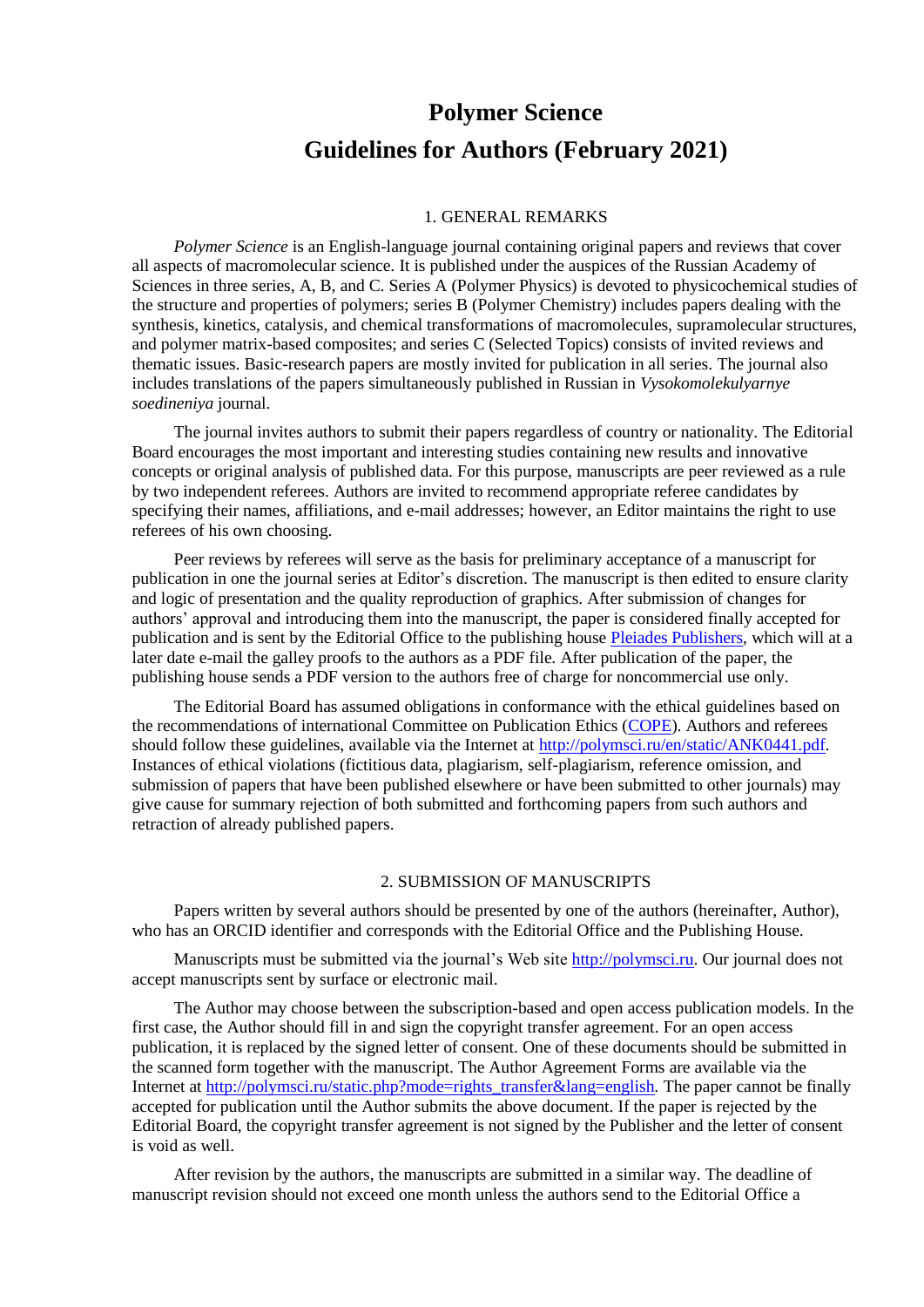reasoned request for an extension. If this date is violated, the revised papers are regarded as newly submitted with a new date of manuscript receipt.

## 3. FORMATTING THE MANUSCRIPT

Papers should be written in legible and understandable English. Poor English may be cause for manuscript rejection. The authors who want to have their manuscript edited by a native speaker prior to submission can contact [Edanz English editing for scientists](http://www.edanzediting.com/) or another language service.

The manuscript must be formatted as follows: first page, abstract, key words, body of the text, and figures. Schemes and chemical formulas should be typed on a computer and placed directly in the text. All pages should be numbered consecutively with the exception of figures. Figures should be placed individually on separate sheets, and the sequential number of the figure and the surname of the author should be typed at the bottom of a page.

The *first page* should be formatted strictly in accordance with the sample available at [http://polymsci.ru/en/static/page1E.pdf.](http://polymsci.ru/en/static/page1E.pdf) Acknowledgments of financial support are placed in footnotes.

The *abstract* of 150-200 words should contain a concise description of the main results of research and the ways in which they were achieved with emphasis being placed on novelty. The use of abbreviations in the title and abstract is strongly discouraged. Key words (from three to five) that most precisely reflect the research area of interest should be appear in alphabetical order. No less than three of these words should be selected from the list available at<http://polymsci.ru/en/static/keywordsE.pdf>*.*

The *main text* should begin on a new page of the manuscript and should be logically composed. If necessary (in reviews), it should be preceded by a list of contents. The main text should contain the following sections: Introduction, Experimental (Model and Method in theoretical and modeling studies), Results and Discussion, Conclusions, Appendices, Tables, Figure Captions, and References.

The introduction should be written in understandable language to attract the attention of a wide range of readers to the scientific issue touched upon in the paper. Previous results, obtained primarily in the last 5-10 years, should be mentioned, the main goal of the work should be legibly formulated, and relevance of the study should be explained.

Experiments should be described in detail to permit the work to be reproduced. It is necessary to indicate the sources and grade of materials, the type of equipment, and the experimental conditions. Samples obtained in the course of experiments should be characterized. The names of products, polymers, and testing procedures should conform to international standards adopted by the International Union of Pure and Applied Chemistry and contained in the [Purple Book.](http://www.iupac.org/wp-content/uploads/2016/07/ONLINE-IUPAC-PB2-Online-June2014.pdf)

The use of SI units and notations for physical quantities is acknowledged. Instead of describing well-known methods and properties, reference should be made to published data. Reference numbers should be placed in square brackets in sequence one after another. Abbreviations and other notations should be written in full upon first usage with the abbreviation or notation in parentheses, and then the abbreviation or notation should be used uniformly throughout the manuscript. Physical quantities should be italicized, while units and special mathematical symbols (e.g., max, sin, ln,  $\nabla$ ) should be typed in Roman. Use decimals, rather than fractions, with units of time or measure, for example,  $L = 7.3 \times 10^3$  m and  $E_a = 14$  kJ/mol. The use of the same notations for different units is impermissible. Mathematical formulas placed on separate lines should be enumerated consecutively with Arabic numerals in parenthesis, and chemical formulas should be denoted with Roman numerals. The text should contain references to all tables and figures. Do not cite experimental data and calculation results that are not discussed in the text, and do not use both graphs and tables to illustrate the same results.

Conclusions should not duplicate the abstract. In this section, the importance of the results discussed in the paper for development of the related research area should be substantiated and the prospects for studying the given issue should be considered.

Acknowledgments for help in the work, information about the funding bodies, declaration on conflicts of interest (mandatory), statement on author contributions, and notification of the availability of supplementary materials can be presented as separate sections according to the [publisher guidelines.](http://pleiades.online/en/authors/guidlines/reference-information/)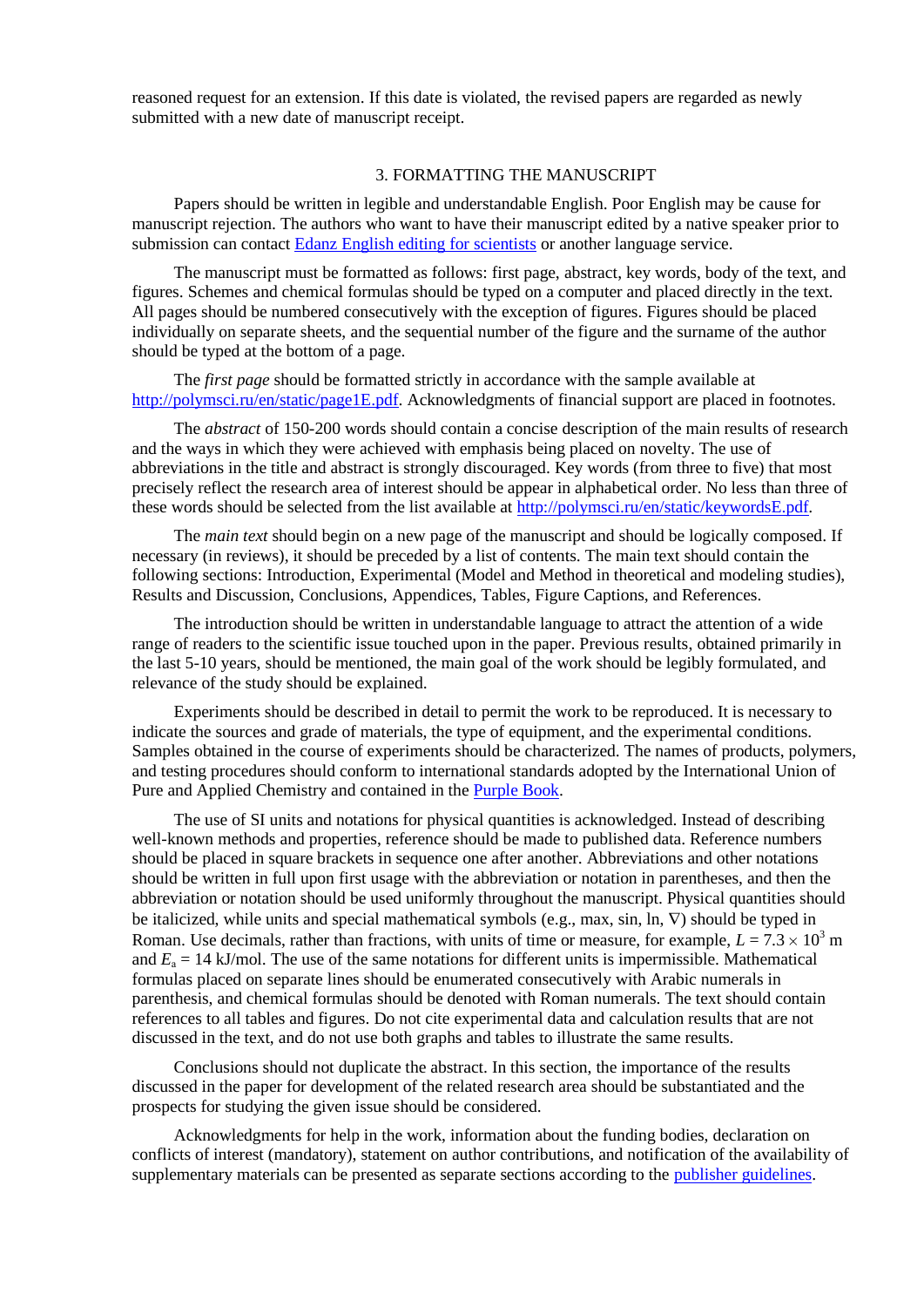All tables should be numbered, have a heading, and be aligned vertically. Graphs should have subheadings and should be separated by vertical lines. Avoid using abbreviations in the tables.

Figure captions should be typed on a separate sheet.

The list of references should begin on a separate page. Do not list references that are not cited in the text. The recommended length of the list is 30-40 references for original papers and not less than 100 references for reviews. Excessive self-citation (more than 25% references to the papers by any of the coauthors) should be avoided. All references should be given in their original languages except those using a non-Latin alphabet, which should be translated into English. Whenever possible, avoid using references to unpublished results. Papers that are accepted for publication may be cited with the journal's name followed by their Digital Object Identifier (DOI).

References should be listed in the following style:

1. M. Doi and S. F. Edwards, *Theory of Polymer Dynamics* (Acad. Press, New York, 1986).

2. *Transreactions in Condensation Polymers*, Ed. by S. Fakirov (Wiley, Weinheim, 1999).

3. A. Milchev, W. Paul, and K. Binder, J. Chem. Phys. 99, 4786 (1993).

4. J. Kressler*,* in *Proceedings of 1 Int. Symp. "Reactive Polymers in Inhomogeneous Systems, in Melts and at Interfaces," Dresden, 2000*, p. L10.

5. G. Benayoun, *PhD Thesis* (Univ. Joseph Fourier, Grenoble, 2001).

6. F. R. Lyle, US Patent No. 5 973 257 (1985).

*Figures* should be prepared on a computer. In general, color figures are not accepted: In rare cases, color printing of individual artwork is possible on condition that the author assumes the extra costs. It is recommended that the size of the figure in the manuscript be reproducible in the final printed version without scaling. Keep words and figures within the artwork to a minimum. Curves should be numbered and the numbers must be explained in the figure captions. Enlarged figure parts could be shown as separate figures rather than insets. For scanned photographs, indicate orientation (top–bottom) and scale.

The paper may contain Electronic Supplementary Material (ESM) comprising the details of experiments, schemes, tables, and figures (including color ones) that overburden the main text but are of importance for experts in the corresponding fields of science. ESM of a published paper is available on the Internet for free. The authors are requested to mention the presence of ESM in the cover letter and to fill in a separate [copyright transfer agreement](http://pleiades.online/en/authors/guidlines/prepare-electonic-version/supplementary-materials/) for supplementary materials.

## 4. PREPARATION OF THE ELECTRONIC VERSION

The electronic version of the manuscript should consist of the main text file and separate figure files (one figure per file). For convenience of peer review, the author could additionally submit a DOC, RTF or PDF file in which figures are directly inserted into the text. Electronic Supplementary Material, if any, should be submitted as one zip-archive.

The files thus prepared should be submitted online at [http://polymsci.ru](http://polymsci.ru/) according to the instructions available on this site. When the revised manuscript is submitted, the figures should be refreshed regardless of which files have been changed.

The text file should be prepared with the latest available version of Microsoft Word for Windows. The authors are encouraged to use a template dot-file that can be downloaded from [http://polymsci.ru/en/static/AuthorTools.dot.php.](http://polymsci.ru/en/static/AuthorTools.dot.php) The text should be typed with a line spacing of 1.5 in 12-point Times New Roman font. The Enter key should be used only to start a new paragraph, which should begin with an indented line (1 cm indentation). Margins of 2.5 cm should be left at the bottom and both sides of each page, and a margin of 2 cm should be left at the top. The standard Word function is used for typing tables, and complex mathematic formulas should be typed with the MS Word Equation Editor or MathType. It is desirable to draw chemical structures with special programs (e.g., ChemDraw).

Manuscripts in LaTeX 2 $\epsilon$  format can be submitted if they are prepared using special packages available at<http://pleiades.online/en/authors/guidlines/prepare-electonic-version/tex-latex> along with more detailed guidelines for TeX-users.